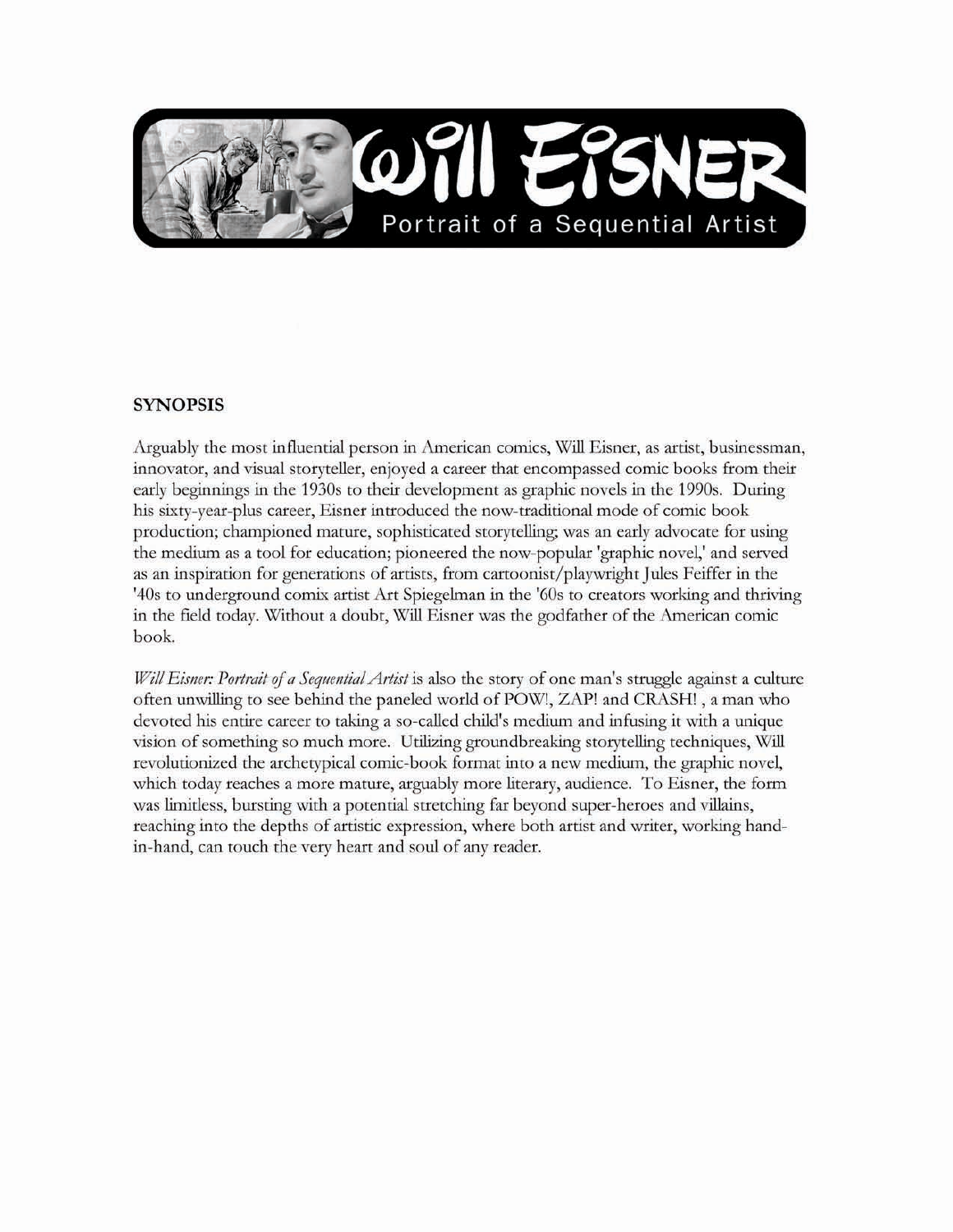

**Lloyd Greif presents A Montilla Pictures Production In Association with Comic Book Artist magazine and Schackman Films**

#### **CAST & CREW**

**Directed By Andrew D. Cooke Produced By Andrew D. Cooke & Jon B. Cooke Executive Producer & Editor: Kris Schackman Written by Jon B. Cooke Co-Producers: Ben Tudhope & James D. Lee Camera: Ben Tudhope, Kris Schackman, Joaquin Diego Prange Sound Recording: Alex P. Sullivan, Kris Schackman Associate Producer: Ria Finazzo Music composed & performed by Big Al & the Bop City Band Al Schackman - Guitar Bob Dorough - Piano / Organ Bradford Hayes - Alto & Soprano Sax Lisle Atkinson - Bass Adam Deitch - Drums**

#### **CAST (as themselves, in alphabetical order):**

**Neal Adams Frank Miller Brian Azzarello Eduardo Risso Kyle Baker** Trina Robbins Peter Bagge Jerry Robinson **Michael Chabon Art Spiegelman Max Allan Collins Adrian Tomine Will Eisner Craig Thompson Ann Eisner Kurt Vonnegut Jules Feiffer Michael T. Gilbert Gerard Jones Gil Kane Jack Kirby Denis Kitchen Joe Kubert Peter Kuper Harvey Kurtzman Stan Lee Scott McCloud**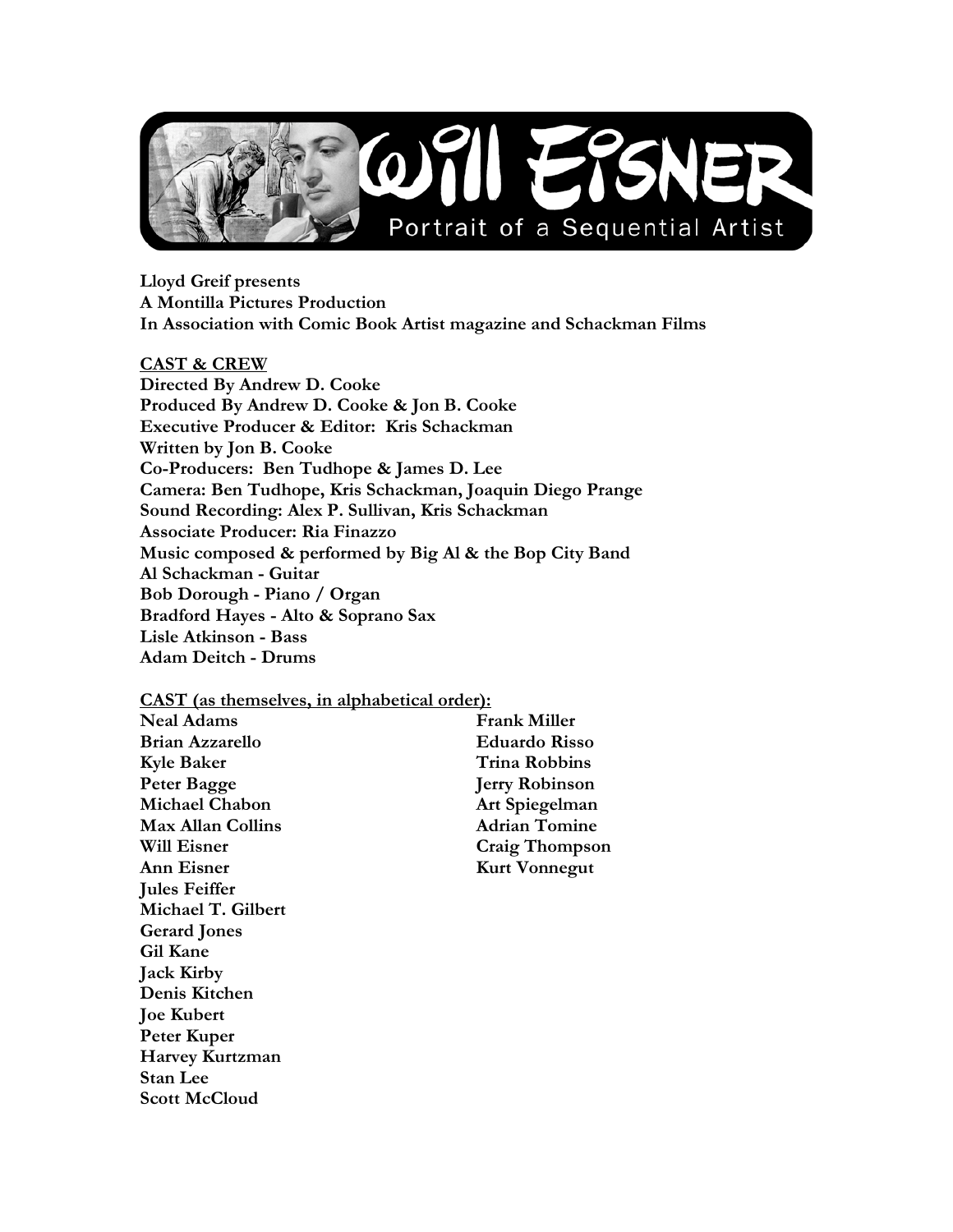

# **DIRECTOR'S BIO**

Andrew D. Cooke is a writer and director living in New York City. Andrew has written two independent feature scripts, *Darwin* and *Stone Diaries*, for Producer G. Mac Brown (*The Departed; Unfaithful*) and has recently completed a screenplay with director Alex Sichel (*All Over Me* ) which Dolly Hall (*The Incredibly True Adventure of Two Girls in Love*, *High Art*) will produce.

Andrew spent much of his early career in film production as a location manager, working on such films as *Last Exit to Brooklyn*, *Scent of a Woman, Flesh and Bone*, then later *Vanilla Sky* and *Catch Me If You Can*. Andrew also directed the short film, *My Perfect Journey* (executive produced by Hall), which received numerous film festival awards. *Will Eisner: Portrait of a Sequential Artist* is Andrew's first feature length documentary.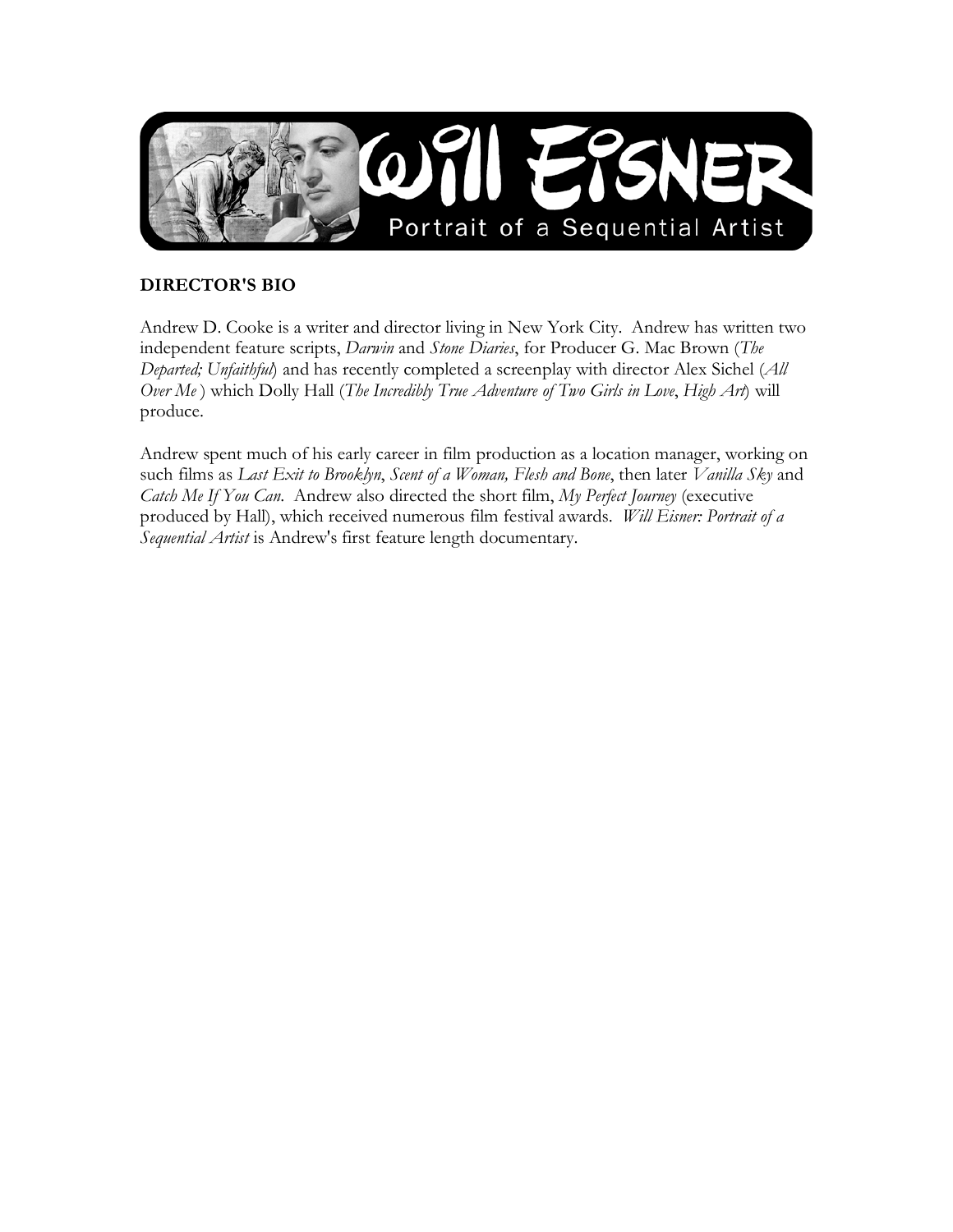

## **DIRECTOR'S STATEMENT**

Since its inception in the mid-1930s, the comic book has been a bastard child of American culture. They were "funny books," four-color pamphlets for boys and girls to skim at the corner drugstore and then stuff into pockets alongside slingshots, yo-yos, and jumping jacks. Comics were dismissed as kid's stuff.

I grew up reading this "kid's stuff," my childhood was utterly consumed with these heroic adventures -- the twisting stories, over-the-top dramatic drawings. Soon, I began to create my own comics, studying the masters of the form, tracing their work, then co-opting it as my own. And in doing so, I began to understand the true artistry of what some of these creators where doing -- for many, it was just a job, but for a few, masters like Will Eisner, one could literally feel his work, as it leapt off the page, rattling and electrifying your brain.

So, when years later, my older brother Jon came to me with the idea of making a film about Eisner, all I had to do was harken back to those visceral feelings for my answer. And as I delved deeper into the subject, working with Jon and Editor/Executive Producer Kris Schackman, I began to understand how important it was for this story to be told, to express the artistic struggle of a man who set out at a very early age to change how the average person viewed what was widely perceived as a childish medium but which Eisner held so dear and believed held such promise. During the course of his career, spanning the life of the comic industry itself, Eisner fought the good fight, strove tirelessly to gain wide scale acceptance for the form. He saw the artistic potential of comics as a vibrant and authentic method of self-expression, not only to tell stories of heroics and far-flung fantasy to children, but to depict tales of real-life struggle and perseverance fit for a mature, erudite audience. Eisner glimpsed the graphic novel's potential as literature 30 years before he created the form.

Our intention is for a mainstream audience to come to fully appreciate that comic books, though grown from its pop culture roots in the super-hero ghetto, are a valid and important form of expression (one that shares a distinction with only jazz and the banjo as being a uniquely American-born art form) with the best examples (Art Spiegelman's *Maus*, Chris Ware's *Jimmy Corrigan*, etc.) capable of infusing a reader with the same emotions and insights as any great novel or film. By following the development of the form's most innovative practitioner — Will Eisner — we see the parallel emergence and maturing of sequential art.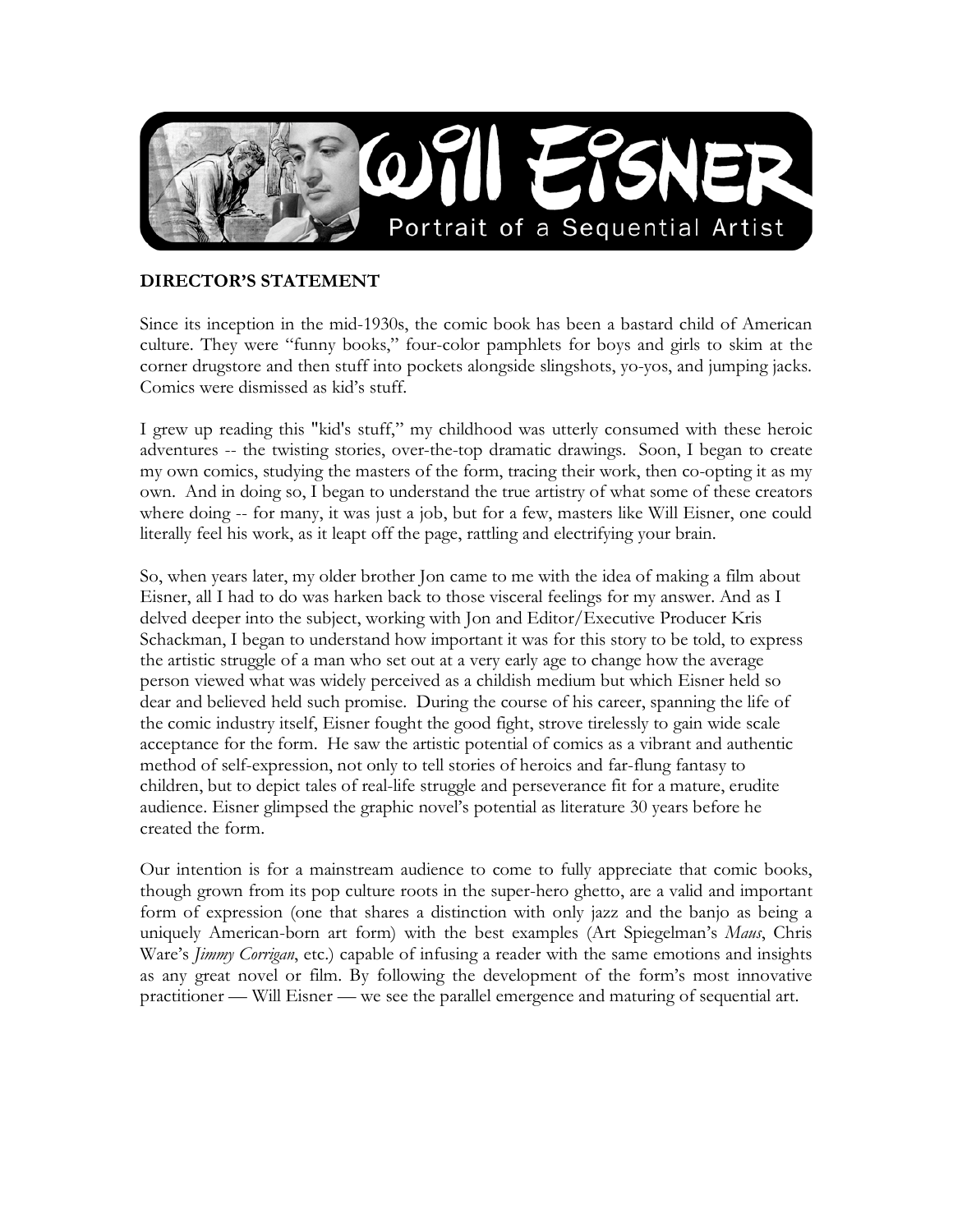

**"Will (Eisner) was writing for grown-ups. He was writing for me." Neil Gaiman**

**"Will Eisner essentially invented the graphic novel."**

**Max Allan Collins**

**"What Eisner did which was so remarkable was to introduce genuine agony."**

■ Kurt Vonnegut

**"He pointed out all the possibilities that comics had."**

**Scott McCloud**

**"It set the standard for the rest of us.** *A Contract with God* **changed the course of mine and many other careers."**

**Frank Miller**

**"His book… his work… has become larger than his life. It will be a classic. Everyone will drink from that fountain."**

**Eduardo Risso**